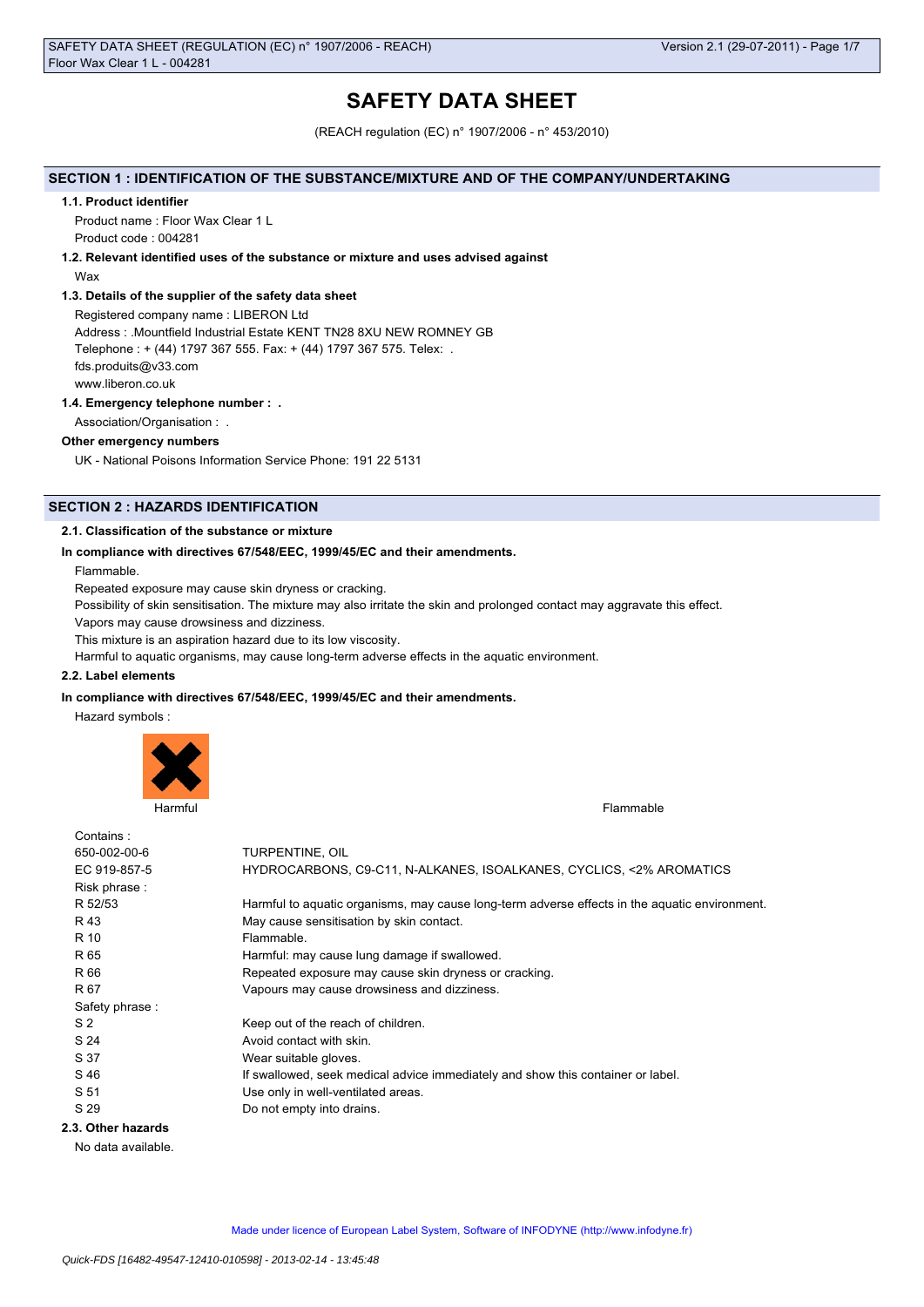## **SECTION 3 : COMPOSITION/INFORMATION ON INGREDIENTS**

#### **3.1. Substances**

No substances fulfil the criteria set forth in annexe II section A of the REACH regulation (EC) n° 1907/2006.

# **3.2. Mixtures**

# **Composition :**

| Identification          | Name                             | Classification                | $\%$                  |
|-------------------------|----------------------------------|-------------------------------|-----------------------|
| EC: 919-857-5           | HYDROCARBONS, C9-C11,            | GHS07, GHS08, GHS02, Dgr      | $50 \le x \% \le 100$ |
| REACH: 01-2119463258-33 | N-ALKANES, ISOALKANES,           | Xn                            |                       |
|                         | <b>CYCLICS, &lt;2% AROMATICS</b> | H:226-304-336                 |                       |
|                         |                                  | EUH:066                       |                       |
|                         |                                  | $R: 10 - 65 - 66 - 67$        |                       |
| INDEX: 650-002-00-6     | TURPENTINE, OIL                  | GHS02, GHS08, GHS07, GHS09,   | $2.5 \le x \% \le 10$ |
| CAS: 8006-64-2          |                                  | Dgr                           |                       |
| EC: 232-350-7           |                                  | Xn,N                          |                       |
|                         |                                  | H:226-332-312-302-304-319-315 |                       |
|                         |                                  | $-317-411$                    |                       |
|                         |                                  | R:                            |                       |
|                         |                                  | 10-20/21/22-36/38-43-51/53-65 |                       |

## **SECTION 4 : FIRST AID MEASURES**

As a general rule, in case of doubt or if symptoms persist, always call a doctor.

NEVER induce swallowing by an unconscious person.

#### **4.1. Description of first aid measures**

## **In the event of exposure by inhalation :**

In the event of massive inhalation, remove the person exposed to fresh air. Keep warm and at rest.

**In the event of splashes or contact with eyes :**

Wash thoroughly with soft, clean water for 15 minutes holding the eyelids open.

## **In the event of splashes or contact with skin :**

Remove contaminated clothing and wash the skin thoroughly with soap and water or a recognised cleaner.

Watch out for any remaining product between skin and clothing, watches, shoes, etc.

In the event of an allergic reaction, seek medical attention.

If the contaminated area is widespread and/or there is damage to the skin, a doctor must be consulted or the patient transferred to hospital.

### **In the event of swallowing :**

Do not give the patient anything orally.

In the event of swallowing, if the quantity is small (no more than one mouthful), rinse the mouth with water and consult a doctor. Seek medical attention immediately, showing the label.

If swallowed accidentally, call a doctor to ascertain whether observation and hospital care will be necessary. Show the label.

Seek medical attention immediately, showing the label.

# **4.2. Most important symptoms and effects, both acute and delayed**

No data available.

# **4.3. Indication of any immediate medical attention and special treatment needed**

No data available.

## **SECTION 5 : FIREFIGHTING MEASURES**

#### Flammable.

Chemical powders, carbon dioxide and other extinguishing gas are suitable for small fires.

#### **5.1. Extinguishing media**

Keep packages near the fire cool, to prevent pressurised containers from bursting.

#### **Suitable methods of extinction**

In the event of a fire, use

- sprayed water or water mist
- water with AFFF (Aqueous Film Forming Foam) additive
- halon
- foam
- multipurpose ABC powder
- BC powder
- carbon dioxide (CO2)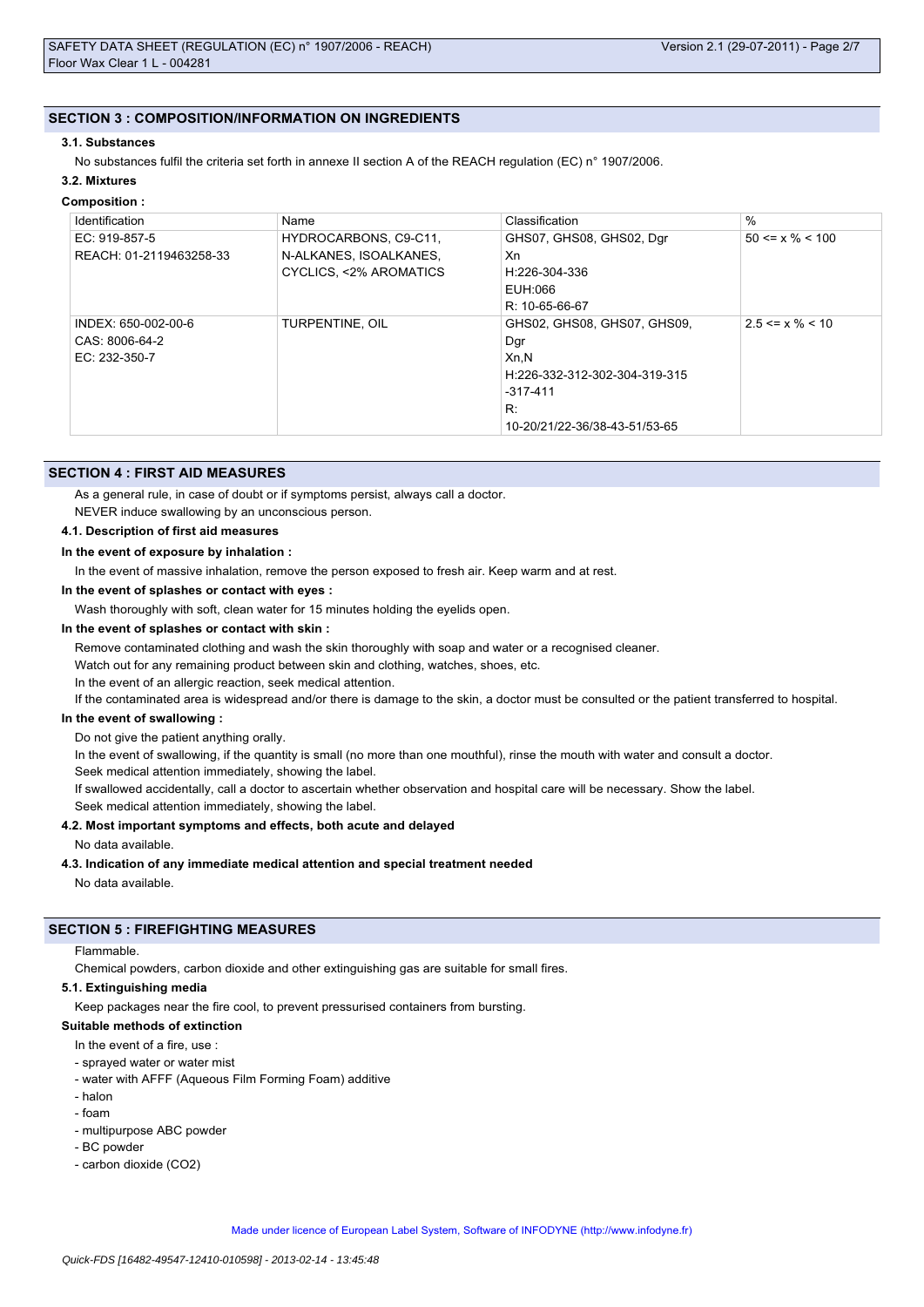Prevent the effluent of fire-fighting measures from entering drains or waterways.

#### **Unsuitable methods of extinction**

In the event of a fire, do not use :

- water jet

#### **5.2. Special hazards arising from the substance or mixture**

A fire will often produce a thick black smoke. Exposure to decomposition products may be hazardous to health.

Do not breathe in smoke.

In the event of a fire, the following may be formed :

- carbon monoxide (CO)

- carbon dioxide (CO2)

#### **5.3. Advice for firefighters**

Fire-fighting personnel are to be equipped with autonomous insulating breathing apparatus.

# **SECTION 6 : ACCIDENTAL RELEASE MEASURES**

#### **6.1. Personal precautions, protective equipment and emergency procedures**

Consult the safety measures listed under headings 7 and 8.

### **For non fire-fighters**

Because of the organic solvents contained in the mixture, eliminate sources of ignition and ventilate the area.

Avoid inhaling the vapors.

Avoid any contact with the skin and eyes.

If a large quantity has been spilt, evacuate all personnel and only allow intervention by trained operators equipped with safety apparatus.

#### **For fire-fighters**

Fire-fighters will be equipped with suitable personal protective equipment (See section 8).

#### **6.2. Environmental precautions**

Contain and control the leaks or spills with non-combustible absorbent materials such as sand, earth, vermiculite, diatomaceous earth in drums for waste disposal.

Prevent any material from entering drains or waterways.

If the product contaminates waterways, rivers or drains, alert the relevant authorities in accordance with statutory procedures

Use drums to dispose of collected waste in compliance with current regulations (see section 13).

# **6.3. Methods and material for containment and cleaning up**

Clean preferably with a detergent, do not use solvents.

## **6.4. Reference to other sections**

No data available.

# **SECTION 7 : HANDLING AND STORAGE**

Requirements relating to storage premises apply to all facilities where the mixture is handled.

Individuals with a history of skin sensitisation should not, under any circumstance, handle this mixture.

#### **7.1. Precautions for safe handling**

Always wash hands after handling.

Remove and wash contaminated clothing before re-using.

Ensure that there is adequate ventilation, especially in confined areas.

Remove contaminated clothing and protective equipment before entering eating areas.

## **Fire prevention :**

Handle in well-ventilated areas.

Vapours are heavier than air. They can spread along the ground and form mixtures that are explosive with air.

Prevent the formation of flammable or explosive concentrations in air and avoid vapor concentrations higher than the occupational exposure limits.

Never inhale this mixture.

Prevent the accumulation of electrostatic charges with connections to earth.

The mixture can become electrostatically charged : always earth during decanting operations. Wear antistatic shoes and clothing and floors should be electrically conductive.

Use the mixture in premises free of naked flames or other sources of ignition and ensure that electrical equipment is suitably protected.

Keep packages tightly closed and away from sources of heat, sparks and naked flames.

Do not use tools which may produce sparks. Do not smoke.

# Prevent access by unauthorised personnel.

**Recommended equipment and procedures :**

For personal protection, see section 8.

Observe precautions stated on label and also industrial safety regulations. Avoid inhaling vapors.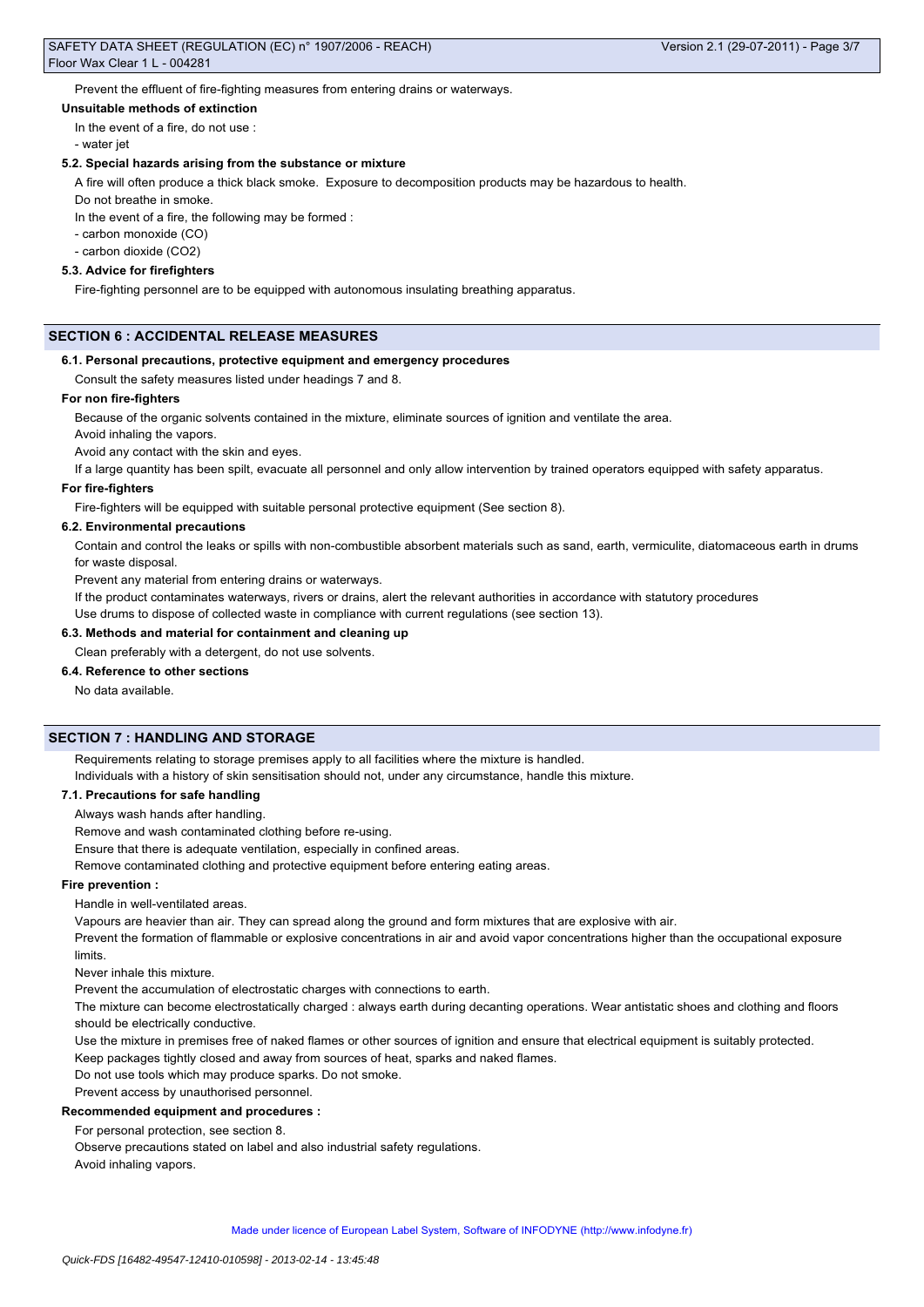Avoid inhaling vapors. Carry out any industrial operation which may give rise to this in a sealed apparatus. Provide vapor extraction at the emission source and also general ventilation of the premises. Packages which have been opened must be reclosed carefully and stored in an upright position.

#### **Prohibited equipment and procedures :**

No smoking, eating or drinking in areas where the mixture is used. Never open the packages under pressure.

**7.2. Conditions for safe storage, including any incompatibilities**

No data available.

## **Storage**

Keep out of reach of children.

Keep the container tightly closed in a dry place.

Keep the container tightly closed in a dry, well-ventilated place

Keep away from all sources of ignition - do not smoke.

Keep well away from all sources of ignition, heat and direct sunlight

Avoid accumulation of electrostatic charges.

The floor must be impermeable and form a collecting basin so that, in the event of an accidental spillage, the liquid cannot spread beyond this area.

## **Packaging**

Always keep in packaging made of an identical material to the original.

**7.3. Specific end use(s)**

No data available.

# **SECTION 8 : EXPOSURE CONTROLS/PERSONAL PROTECTION**

## **8.1. Control parameters**

# **Occupational exposure limits :**

- ACGIH TLV (American Conference of Governmental Industrial Hygienists, Threshold Limit Values, 2010) :

| <b>CAS</b> | TWA :                            | STEL:                                                     | Ceiling:    | Definition:   | Criteria : |         |
|------------|----------------------------------|-----------------------------------------------------------|-------------|---------------|------------|---------|
| 8006-64-2  | 20 ppm                           |                                                           |             |               |            |         |
|            | - France (INRS - ED984 : 2008) : |                                                           |             |               |            |         |
| <b>CAS</b> | $VME-ppm$ :                      | $VME-mq/m3$ :                                             | $VLE-ppm$ : | $VLE-mq/m3$ : | Notes:     | TMP No: |
| 8006-64-2  | 100                              | 560                                                       |             |               |            | 65.84   |
|            |                                  | - UK / WEL (Workplace exposure limits, EH40/2005, 2007) : |             |               |            |         |
| <b>CAS</b> | TWA:                             | STEL:                                                     | Ceiling:    | Definition:   | Criteria : |         |
| 8006-64-2  | $100$ ppm                        | $150$ ppm                                                 | $\,$        |               |            |         |

### **8.2. Exposure controls**

## **Personal protection measures, such as personal protective equipment**

Use personal protective equipment that is clean and has been properly maintained.

Store personal protective equipment in a clean place, away from the work area.

Never eat, drink or smoke during use. Remove and wash contaminated clothing before re-using. Ensure that there is adequate ventilation, especially in confined areas.

# **- Eye / face protection**

Avoid contact with eyes.

Use eye protectors designed to protect against liquid splashes

Before handling, wear safety goggles in accordance with standard EN166.

# **- Hand protection**

Use suitable protective gloves that are resistant to chemical agents in accordance with standard EN374.

Gloves must be selected according to the application and duration of use at the workstation.

Protective gloves need to be selected according to their suitability for the workstation in question : other chemical products that may be handled, necessary physical protections (cutting, pricking, heat protection), level of dexterity required.

Type of gloves recommended :

- Nitrile rubber (butadiene-acrylonitrile copolymer rubber (NBR))

- PVA (Polyvinyl alcohol)

Recommended properties :

- Impervious gloves in accordance with standard EN374

# **- Body protection**

Avoid skin contact.

Wear suitable protective clothing.

Suitable type of protective clothing :

In the event of substantial spatter, wear liquid-tight protective clothing against chemical risks (type 3) in accordance with EN14605 to prevent skin contact.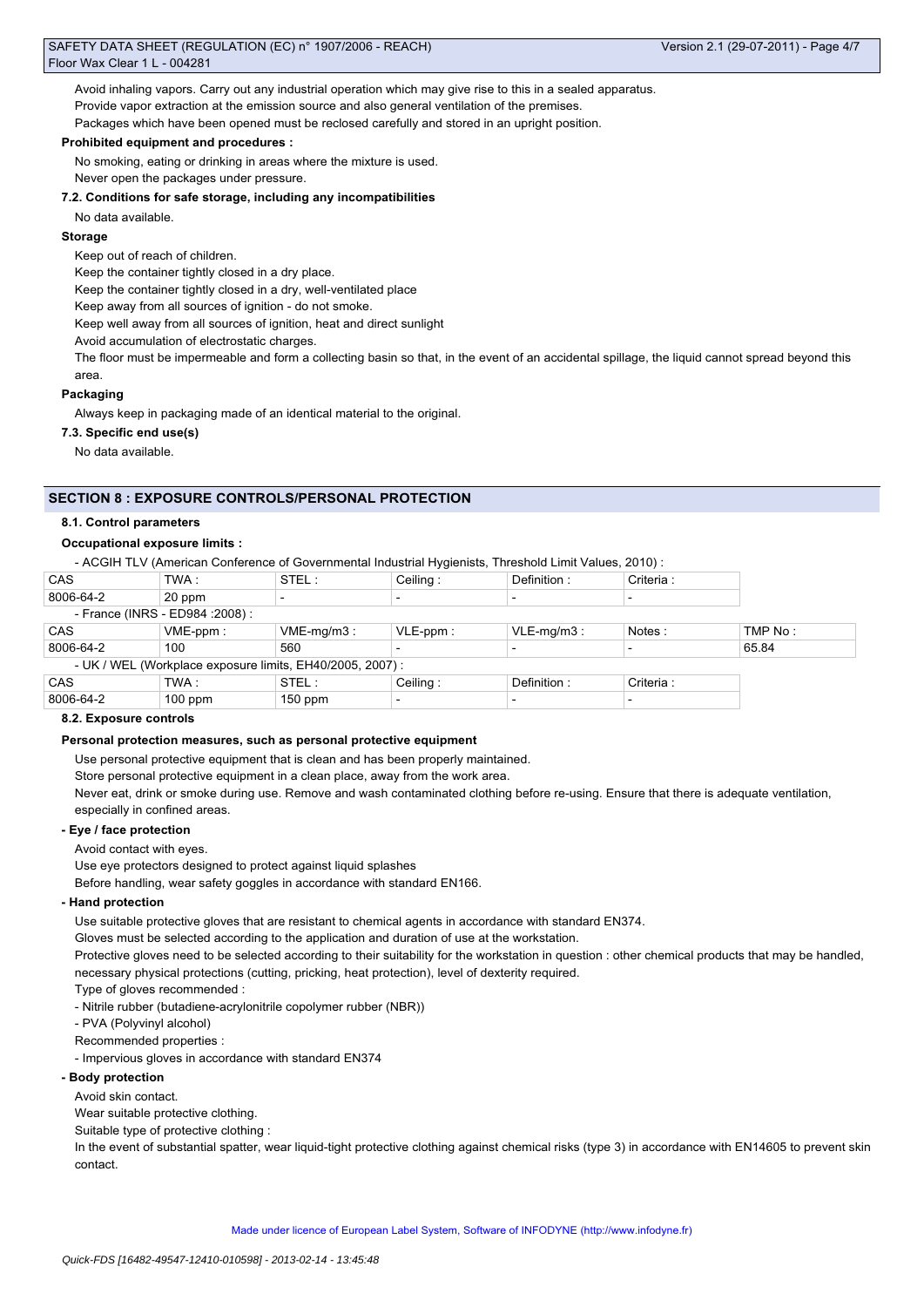In the event of a risk of splashing, wear protective clothing against chemical risks (type 6) in accordance with EN13034 to prevent skin contact. Work clothing worn by personnel shall be laundered regularly.

After contact with the product, all parts of the body that have been soiled must be washed.

# **- Respiratory protection**

Avoid breathing vapours.

If the ventilation is insufficient, wear appropriate breathing apparatus.

When workers are confronted with concentrations that are above occupational exposure limits, they must wear a suitable, approved, respiratory protection device.

Anti-gas and vapour filter(s) (Combined filters) in accordance with standard EN14387 :

- A1 (Brown)

# **SECTION 9 : PHYSICAL AND CHEMICAL PROPERTIES**

#### **9.1. Information on basic physical and chemical properties**

| Physical state:                                        | fluid liguid.                                   |  |  |  |  |
|--------------------------------------------------------|-------------------------------------------------|--|--|--|--|
| Important health, safety and environmental information |                                                 |  |  |  |  |
| $pH$ :                                                 | Not relevant.                                   |  |  |  |  |
| Flash point interval:                                  | not relevant.                                   |  |  |  |  |
| Flash point interval :                                 | $21^{\circ}$ C <= Flash point <= $55^{\circ}$ C |  |  |  |  |
| Vapour pressure :                                      | Below 110 kPa (1.10 bar).                       |  |  |  |  |
| Density:                                               | $0.75 - 0.85$                                   |  |  |  |  |
| Water solubility:                                      | Insoluble.                                      |  |  |  |  |
| Viscosity:                                             | $v < 7$ mm2/s (40°C)                            |  |  |  |  |
|                                                        |                                                 |  |  |  |  |

# **9.2. Other information**

No data available.

## **SECTION 10 : STABILITY AND REACTIVITY**

## **10.1. Reactivity**

No data available.

#### **10.2. Chemical stability**

This mixture is stable under the recommended handling and storage conditions in section 7.

#### **10.3. Possibility of hazardous reactions**

When exposed to high temperatures, the mixture can release hazardous decomposition products, such as carbon monoxide and dioxide, fumes and nitrogen oxide.

#### **10.4. Conditions to avoid**

Any apparatus likely to produce a flame or to have a metallic surface at high temperature (burners, electric arcs, furnaces etc.) must not be allowed on the premises.

Avoid :

- accumulation of electrostatic charges.

- heating
- heat
- flames and hot surfaces

**10.5. Incompatible materials**

#### **10.6. Hazardous decomposition products**

- The thermal decomposition may release/form :
- carbon monoxide (CO)
- carbon dioxide (CO2)

## **SECTION 11 : TOXICOLOGICAL INFORMATION**

#### **11.1. Information on toxicological effects**

Exposure to vapours from solvents in the mixture in excess of the stated occupational exposure limit may result in adverse health effects such as mucous membrane and respiratory system irritation and adverse effects on kidney, liver and central nervous system.

Symptoms produced will include headaches, numbness, dizziness, fatigue, muscular asthenia and, in extreme cases, loss of consciousness. Repeated or prolonged contact with the mixture may cause removal of natural oil from the skin resulting in non-allergic contact dermatitis and

absorption through the skin.

Splashes in the eyes may cause irritation and reversible damage

Narcotic effects may occur, such as drowsiness, narcosis, decreased alertness, loss of reflexes, lack of coordination or dizziness.

Effects may also occur in the form of violent headaches or nausea, judgement disorder, giddiness, irritability, fatigue or memory disturbance.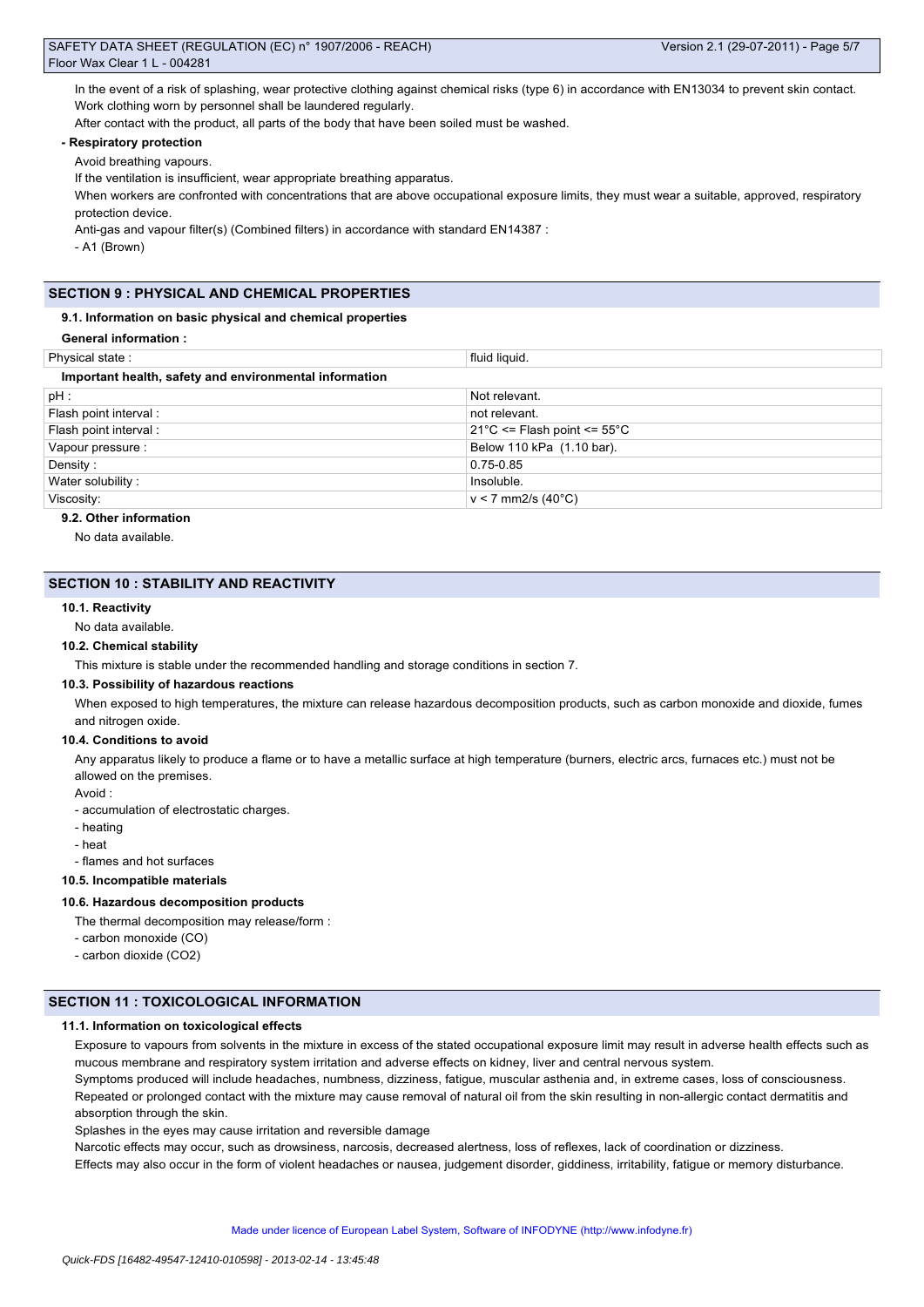May cause an allergic reaction by skin contact.

Aspiration toxicity includes severe acute effects such as chemical pneumonia, varying degrees of pulmonary injury or death following aspiration.

# **11.1.1. Substances**

No toxicological data available for the substances.

#### **11.1.2. Mixture**

No toxicological data available for the mixture.

#### **Aspiration hazard :**

Aspiration toxicity includes severe acute effects such as chemical pneumonia, varying degrees of pulmonary injury or death following aspiration.

## **SECTION 12 : ECOLOGICAL INFORMATION**

Harmful to aquatic life with long lasting effects.

The product must not be allowed to run into drains or waterways.

#### **12.1. Toxicity**

#### **12.1.1. Substances**

No aquatic toxicity data available for the substances.

#### **12.1.2. Mixtures**

No aquatic toxicity data available for the mixture.

#### **12.2. Persistence and degradability**

No data available.

**12.3. Bioaccumulative potential**

# No data available.

**12.4. Mobility in soil**

No data available.

#### **12.5. Results of PBT and vPvB assessment**

No data available.

#### **12.6. Other adverse effects**

No data available.

#### **SECTION 13 : DISPOSAL CONSIDERATIONS**

Proper waste management of the mixture and/or its container must be determined in accordance with Directive 2008/98/EC.

#### **13.1. Waste treatment methods**

Do not pour into drains or waterways.

#### **Waste :**

Waste management is carried out without endangering human health, without harming the environment and, in particular without risk to water, air, soil, plants or animals.

Recycle or dispose of waste in compliance with current legislation, preferably via a certified collector or company.

Do not contaminate the ground or water with waste, do not dispose of waste into the environment.

#### **Soiled packaging :**

Empty container completely. Keep label(s) on container.

Give to a certified disposal contractor.

#### **SECTION 14 : TRANSPORT INFORMATION**

Transport product in compliance with provisions of the ADR for road, RID for rail, IMDG for sea and ICAO/IATA for air transport (ADR 2011 -IMDG 2010 - ICAO/IATA 2011).

- Classification :



UN1263=PAINT (including paint, lacquer, enamel, stain, shellac, varnish, polish, liquid filler and liquid lacquer base) or PAINT RELATED MATERIAL (including paint thinning and reducing compound)

| <b>ADR/RID</b> | Class | Code    | Pack gr.       | Label | Ident.     | LQ      | Provis.   | EQ | Cat. | Tunnel |
|----------------|-------|---------|----------------|-------|------------|---------|-----------|----|------|--------|
|                | ັ     | Е٠      | $\mathbf{III}$ |       | 30         | 5 L     | 163 640EE | E  |      | D/E    |
|                |       |         |                |       |            |         | 650       |    |      |        |
| <b>IMDG</b>    | Class | 2°Label | Pack gr.       | LQ    | <b>EMS</b> | Provis. | EQ        |    |      |        |